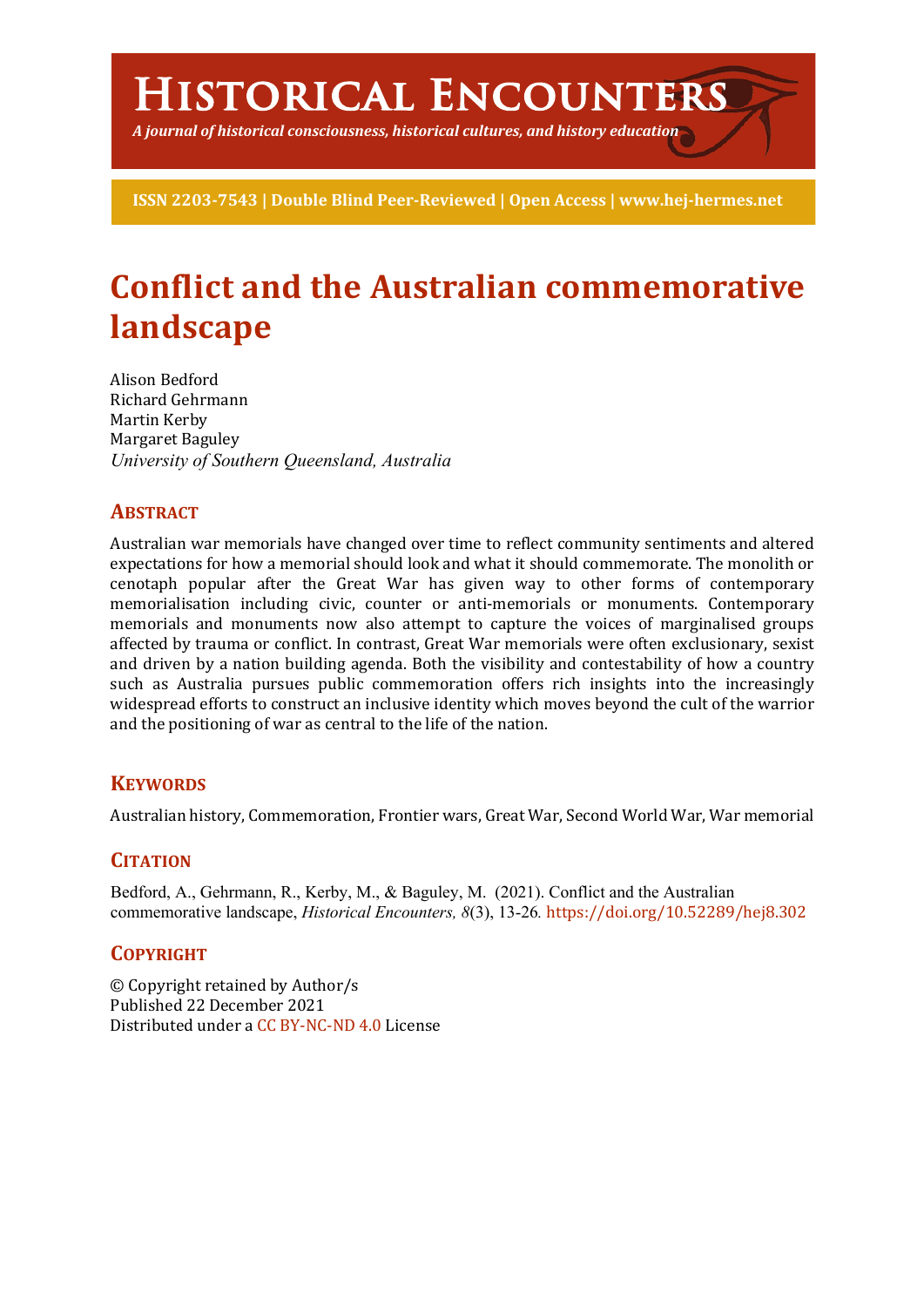#### **Introduction**

In 2008 Paul Ashton and Paula Hamilton challenged Australians to imagine what a history of Australia would look like if the only evidence available were the memorials documented in the state and federal heritage databases. Given the number of memorials that now dominate the Australian landscape, there would be no shortage of 'evidence.' Yet as Basil Liddell Hart would have observed, they might be official, but they are not history. For at the heart of all officially sanctioned history is the state. It endorses a version of the nation's story that furthers its own interests and ignores or marginalises anything that challenges it:

> There would be few civil or natural disasters of any kind in such an account of the nation unless they highlighted unity in diversity and the indomitable Australian spirit. Migrant communities would be largely silent and Indigenous communities relegated to a brief mention and a footnote ... most of these people would be explorers, pioneers, politicians or people with property. Overall, this would be a history of the forging of a modem nation through sacrifice and the emergence of a masculine Australian identity. (Ashton & Hamilton, 2008, p. 19)

The extent of the recent commemoration of the centenary of the Great War, characterised by one historian as a 'memory orgy' (Beaumont, 2015), serves as a potent reminder of just how pervasive the state sanctioned version of Australian history has become. The growing recognition of the silences in Australian history has done little to dispel the popular construct of it as a grand narrative framed by war and the Anzac spirit (Lake, 2010). It is tempting to see this as a quintessentially Australian phenomenon, but that would be to mistake its ubiquity for uniqueness. For from the very beginning, "the principle of nationalism was almost indissolubly linked, both in theory and practice, with the idea of war ... war was the necessary dialectic in the evolution of nations ... It is hard to think of any nation-state ... which was not created, and had its boundaries defined, by wars, by internal violence, or by a combination of the two" (Howard, 1991, p. 39). Conflict is entrenched into "the very marrow of the national idea" (Samuels, 1998, p. 8), and though Australia has developed a unique *version* of it, the belief that nations are made in war resonates well beyond the Australian context.

Despite the centrality of war to the construct of a democratic and progressive Australia, not all wars or their participants are equal in this process, as is evident in the limited commemoration of the Frontier Wars and the female experience of conflict. The dispossession of Australia's First Nations peoples is "clearly one of the few significant wars in Australian history and arguably the single most important one. For indigenous Australia, it was their Great War" (Reynolds, 2013, p. 248). Fought between 1788 and 1928, the Frontier Wars have fallen victim to a broader process of disremembering, one characterised by William Stanner (1991[1968]) as the great Australian silence. He argued that there has been a "cult of forgetfulness practised on a national scale", one that has hidden many aspects of Indigenous and non-Indigenous history, particularly those dealing with invasion and massacres  $(p. 120)$ . The proof that a war was fought on the Australian frontier, however, is compelling. It ranges from material in archives in major cultural institutions in Australia and Great Britain to oral histories in Indigenous communities. They describe, often in remarkable detail, a series of "massacres that reverberate as ongoing trauma through the generations" (Daley, 2014). Particularly striking are the reports published in newspapers of the time, which:

> offer remarkably detailed concurrent and retrospective accounts of frontier violence. Such stories are so often defined by a chilling, deeply disturbing candour, so detached are the killers from the humanity of their victims. But read, as I have, enough of them ... and you'll be impressed with an overwhelming sense that the orchestrated violence was very widespread, well-orchestrated and committed continent-wide from occupation until far into the 20th century. (Daley, 2014)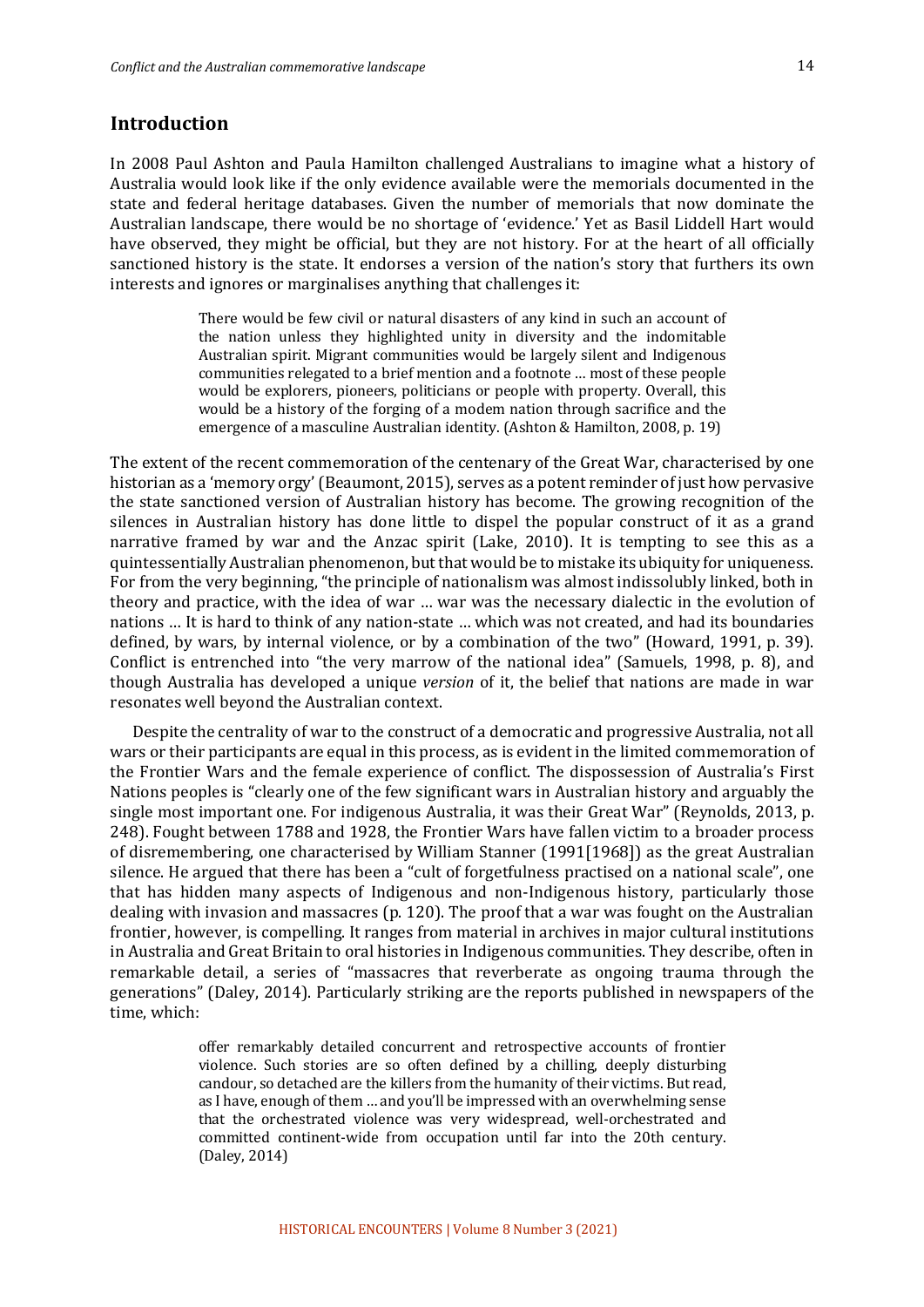Conservative estimates place the death toll at 22 000, with 20 000 Aboriginal and Torres Strait Islanders killed either in official or non-official actions. Appalling though these figures are, Raymond Evans and Robert Ørsted-Jensen (2014) argue that the real death toll exceeds 65 000 in Queensland alone. This figure is significant at a symbolic level, given that it exceeds the number of deaths incurred by Australia during the Great War, long celebrated as the moment of Australia's coming of age. Yet until recently, one would have searched in vain for a meaningful commemoration of this conflict in a public space. To have even acknowledged the conflict as a war would have been a challenge to both the concept of terra nullius, which legally designated Australia as unimproved land still in its natural state in 1788, and the complementary narrative of a benign and successful development of an independent nation.

Although women's wartime history has enjoyed greater public recognition than the Frontier Wars, in terms of memorials, it is still woefully underrepresented. Edith Cavell, the British nurse executed by the Germans in 1915, is an interesting anomaly. There are two memorials dedicated to her in Australia, including a portrait bust (1926) located in King's Domain in Melbourne. Although the controversy surrounding her execution influenced Australian commemorative practices, it did not lead to a wider proliferation of memorials to Australian nurses. There has, nevertheless, been some recent recognition, for example, the *Australian Servicewomen's Memorial* (1999) in Canberra and the *Ex-Servicewomen's Memorial Garden* (2010) in Melbourne. Yet the *Maryborough War Memorial* (1922) is the only local Great War Memorial that includes a figure of a Red Cross nurse. She is positioned beneath a winged victory in company with the figures of a soldier, sailor and airman. There are also a few figures of allegorical females scattered around Australia, such as the bronze figures of 'Victory', 'History', and 'Fame' in Wellington in New South Wales. Even the Queensland *Women's Memorial* (1932) by renowned sculptor Daphne Mayo did not foreground the experience of women. The memorial was an initiative of the Brisbane Women's Club and is still situated in its original spot in Brisbane's Anzac Square. Although the committee consciously chose a woman sculptor for the memorial, it was never a memorial *for* women, but rather was a memorial by women, one motivated by a desire to honour all Queenslanders who had given their lives during the Great War. They rejected Mayo's original design of four figures representing a serviceman, a servicewoman, an industrial worker and a woman on the home front in favour of one with a more overt military theme. The final design included all branches of the Australian Imperial Force and was checked for historical accuracy (McKay, 2014a). Mayo did, however, include her only brother (Richard Henry McArthur Mayo), who served with the Australian Mounted Division in the Middle East, and who had died in 1924 aged 32 from health complications due to his war service. He is depicted leading a procession which features a horsedrawn wagon flanked by 23 other men and one woman from all branches of the defence forces. The other figures represent the Royal Australian Navy, Field Artillery, Engineers, Signallers, Infantry, Pioneers, Machine-Gunners, Army Medical Corps, Australian Army Nursing Service, Veterinary Corps and Flying Corps. As McKay notes (2014a), the nurse is barely visible. The changes to Mayo's memorial were indicative of the limited recognition of the breadth of the female experience of war, which included volunteer patriotic work, anti-war activism, and as Mayo tried to acknowledge, the important work of maintaining the homefront (Beaumont, 2000). Even the memorials that do acknowledge the experience of women are far too conservative both in ideology and form to pose any type of challenge to hegemonic narratives. What they do communicate is the reverential nature of Australian war memorials, for though they regularly foreground a "nation-building, exclusionary, sexist and militaristic" agenda (Strakosch, 2010, p. 270), they remain potent symbols of an imagining of war as a central element of the nation's story.

A review of the Australian war memorials from the first great wave of construction after 1918 until the present day offers an insight into commemorative practices and how they reflect, or fail to reflect, an evolving understanding of the national story. Australian war memorials have, however, rarely played a meaningful role in re-evaluating the nation's history. Even Australian counter memorials and monuments, which draw much of their inspiration from Europe, are not as radical in form or ideology as international examples (Strakosch, 2014). The shadow cast by the century long memorialisation of the Great War problematises any departure from traditional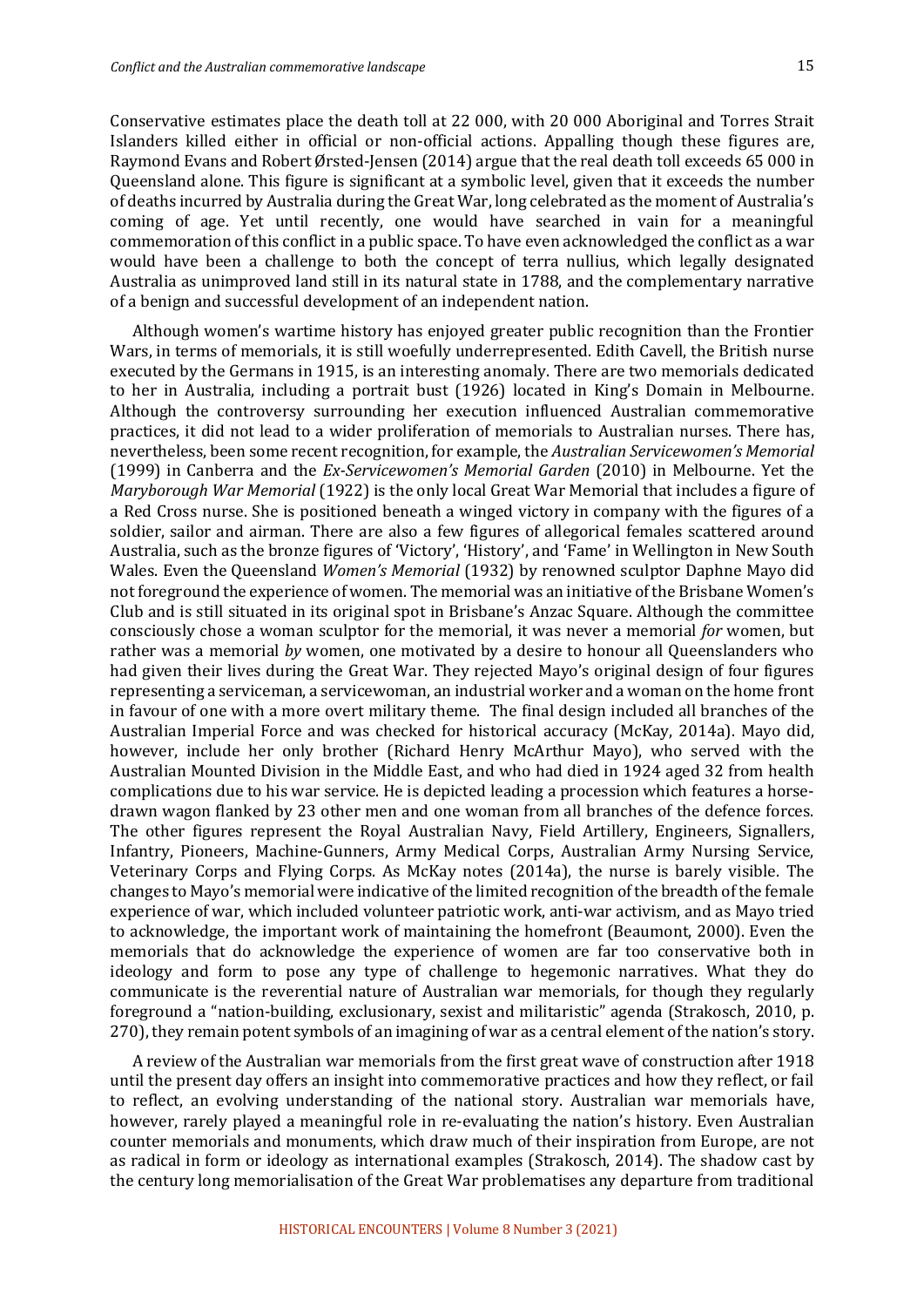ideas governing what is worthy of commemoration, and what form that commemoration should take. Marginalised groups therefore often find themselves in the invidious position of seeking admission to a well-established and ultimately conservative mythology rather than mounting a sustained challenge to it.

#### **Commemorating the Great War**

If one took Ashton and Hamilton's challenge to heart and looked to formulate a history of Australia using official memorials, it would be difficult to make the case that a war has ever been fought on Australian soil. Invasion was a phantom threat in the nineteenth century and then subsequently a more realistic one for some months in 1942. Apart from those commemorating the air raids on Australia's north in 1942 and 1943, particularly on Darwin, Australian war memorials and monuments are almost never in situ; they commemorate events and mourn deaths that occurred 'somewhere over there.' Yet that does not equate to there being a shortage of war memorials, indeed, far from it. No country embraced memorials to the Great War with greater zeal than Australia; in the early 1990s, it was estimated that with over 2000 civic memorials, the nation had built, often at great cost, one commemorative structure for every 30 soldiers killed (Hedger, 1995). This drive to memorialise the conflict and the men who fought it began as soon as battle was joined. Individual casualties were commemorated on church memorial plaques or stained glass windows in an expensive but telling reminder to a local community of the loss of one of its members. As the war progressed, individual memorials were soon overshadowed by community or collective memorials that reflected the extent of the losses, which in time would reach 60 000 dead and 150 000 wounded. The commemorative drive was exacerbated both by the distance from the major battlefields and the decision not to repatriate the dead of the British Empire. The term cenotaph became so emotionally charged that whatever the form of a memorial, it was really, "first and last, an empty tomb" (Inglis & Brazier, 2008, p. 248). As Bruce Scates  $(2016)$  observes, the "haunting absence of a body to mourn" ensured that a "host of civic monuments [would] inscribe the Australian landscape with a community's enduring sense of loss." The individual was still represented in a community memorial, usually by the inclusion of a name on a collective plaque, but the eventual construction of a town, city or state memorial ensured that they became the focus of collective and communal commemoration. During the inter-war years war memorials were established as the most accessible and the most evocative public sculpture in a country that had not yet engaged in wholesale memorialisation. Conservatives quickly took ownership of this process, although it now enjoys significant bipartisan support. There are voices raised in opposition, particularly in academic circles, as is evident in the controversy over the proposed half billion dollar extension to the Australian War Memorial and the new museum at Villers-Bretonneux, which in Scates' (2019) view "clung to the old lies: that war is a measure of the greatness of a nation, that the slaughter of  $1914-18$  was something other than a sordid waste" (p. 207). Beyond that, however, it still enjoys widespread allegiance.

The type of monuments generally favoured by communities in the years after 1918 ranged from arches to columns, pillars, urns, crosses, obelisks, and statues, with some communities choosing clockless towers or cenotaphs modelled on the one designed for Whitehall by Sir Edwin Lutyens in 1920 (Kerby, et al., 2019). The most common Australian Great War memorial outside the capital cities is the obelisk. The figure of an Australian soldier reversing and resting on arms (leaning on a rifle held upside down) is the second. This stance has been a mark of respect or mourning for centuries, reputedly originating with the ancient Greeks. Despite being outnumbered by the obelisk, the soldier figure remains the most recognised, although there is a surprising degree of variation in design (McIvor & McIvor, 1994). In keeping with the newly articulated ethos of an apparently democratic and egalitarian Australia, memorials do not distinguish between rich and poor and often omit the ranks of those who served, thereby creating a sense of unity of sacrifice far removed from perceptions of a class-ridden Britain. Such collective commemoration often reflected the imagery and the imagined identity of a newly emerging Australian national community, one that was reverential in focus rather than utilitarian. While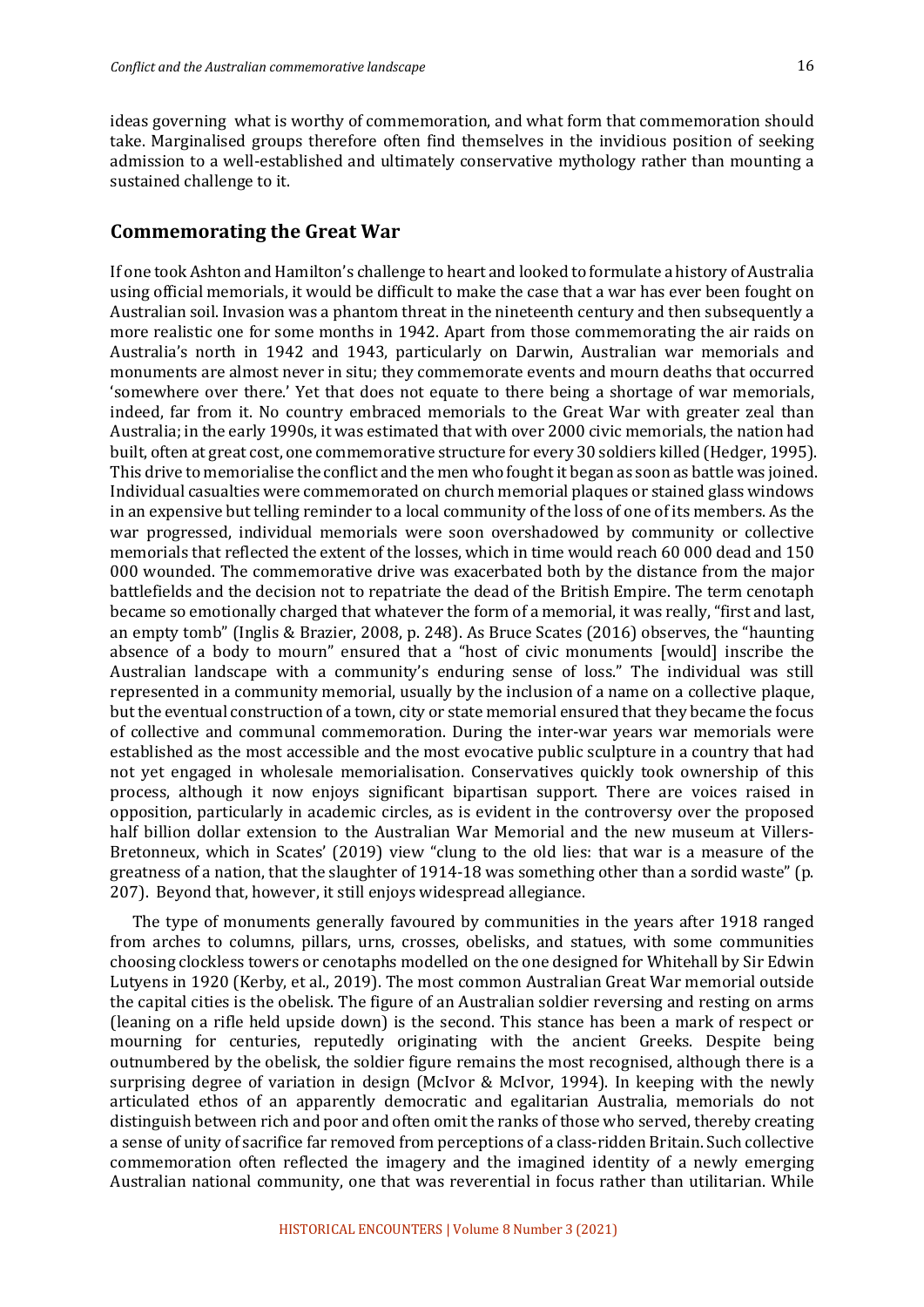utilitarian memorials such as soldiers' halls and community halls were also constructed, they did not impinge on the public consciousness to the same extent as memorials, and due to the destructive nature of urban renewal have had less lasting impact on the Australian urban landscape.

War cemeteries, war memorials, and the commemorative activities associated with them, helped create a "church for the nation" (Mosse, 1990, p. 94). Sculptors and designers drew primarily on familiar symbols worthy of this 'civic religion.' There was no place for modernism in war memorial design; instead Edwardian classicism was deemed more appropriate to communicating the innate nobility of the Australian soldier. On Gallipoli and in the Middle East, the Australian soldier had fought close to the cradles of these ancient civilisations, and they would now provide a rich storehouse of symbols with which to commemorate him:

> Death was shown through urns and broken columns; mourning through wreaths; remembrance through eternal light and torches; sacrifice through crosses; victory through the laurel, triumphal arches and Winged Victories; mankind through globes; honour through columns; fortitude through lions; regeneration through water and obelisks; and national birth through rising suns. (Hedger, 1995, p. 27)

Across Britain and the Empire these symbols brought together "all that seemed best and most noble in the artistic life of the civilisation they had fought to preserve" (Borg, 1991, p. xii). At the heart of Australian commemorative practices, which sought to reconcile "triumphalism and sacrificialism within narratives of Australian heroism and achievement" (Crotty & Melrose, 2007, p. 681), there was a "cult of the fallen" which "honoured the 'glorious dead'" (Larsson, 2009, p. 79). Their sacrifice had done more than preserve the nation. They had given birth to it.

Honouring 60 000 war dead inevitably required a public veneration that moved beyond the local level. Each state capital and the federal capital of Canberra responded to this imperative, though only two of the seven memorials were completed by 1930. This was far too late to offer therapeutic comfort, but that was, as Inglis and Brazier (2008) observes, never their primary purpose. Instead, they served as "public declarations, acts of formal homage, involving everywhere the governments and parliaments which had collaborated to make soldiers of their citizens" (pp. 266-267). Though the artwork produced for the Official War Art Scheme has been derided by at least one critic as "mediocre", and some of the sculptures chosen by smaller, cash strapped communities are far from being art works in their own right, the same cannot be said of the major state memorials. Their ideology might not have entirely withstood the test of time, but as architectural achievements they are still quite magnificent. Raynor Hoff's work on the National War Memorial in Adelaide is particularly impressive, featuring flattened stylised reliefs of the Angel of Death on the front and the Angel of Resurrection on the obverse. The Angel of Death is immune to the presence of a bronze figure group comprised of a woman, a scholar and a farmer "who pay homage to the dead and who plead with the Angel from their subservient roles. The disregard of the angel heightens the impact and makes the work a symbol of despair" (Hedger, 1995, p. 33). The Angel of Resurrection, who bears a dead soldier away to eternal rest and glory while preparing to crown him with a victory laurel, shifts the viewer from despair to hope. Other states were no less ambitious; for example, Sydney's *Anzac Memorial* (1934) is an imposing Art Deco Shrine, Melbourne's *Shrine of Remembrance* (1934) is one of the largest structures ever built to commemorate the Great War, and Brisbane's *Shrine of Remembrance* (1930) with the eternal flame burning at its heart, is one of the country's most beautiful classical Doric structures (Hedger, 1995). Other impressive works abound: two figurative bronzes, *Wipers* (the soldier's pronunciation of Ypres) (1937) and *The Driver* (1937) in front of the Victorian State Library, *Winged Victory* (1919) in Marrickville, NSW, and *Man with the Donkey* (1935), a statue of John Kirkpatrick Simpson, outside Melbourne's Shrine of Remembrance are just four of many.

Educational institutions such as schools also constructed memorials that reflected the needs of their community. The foundation stone of the Brisbane Grammar School War Memorial Library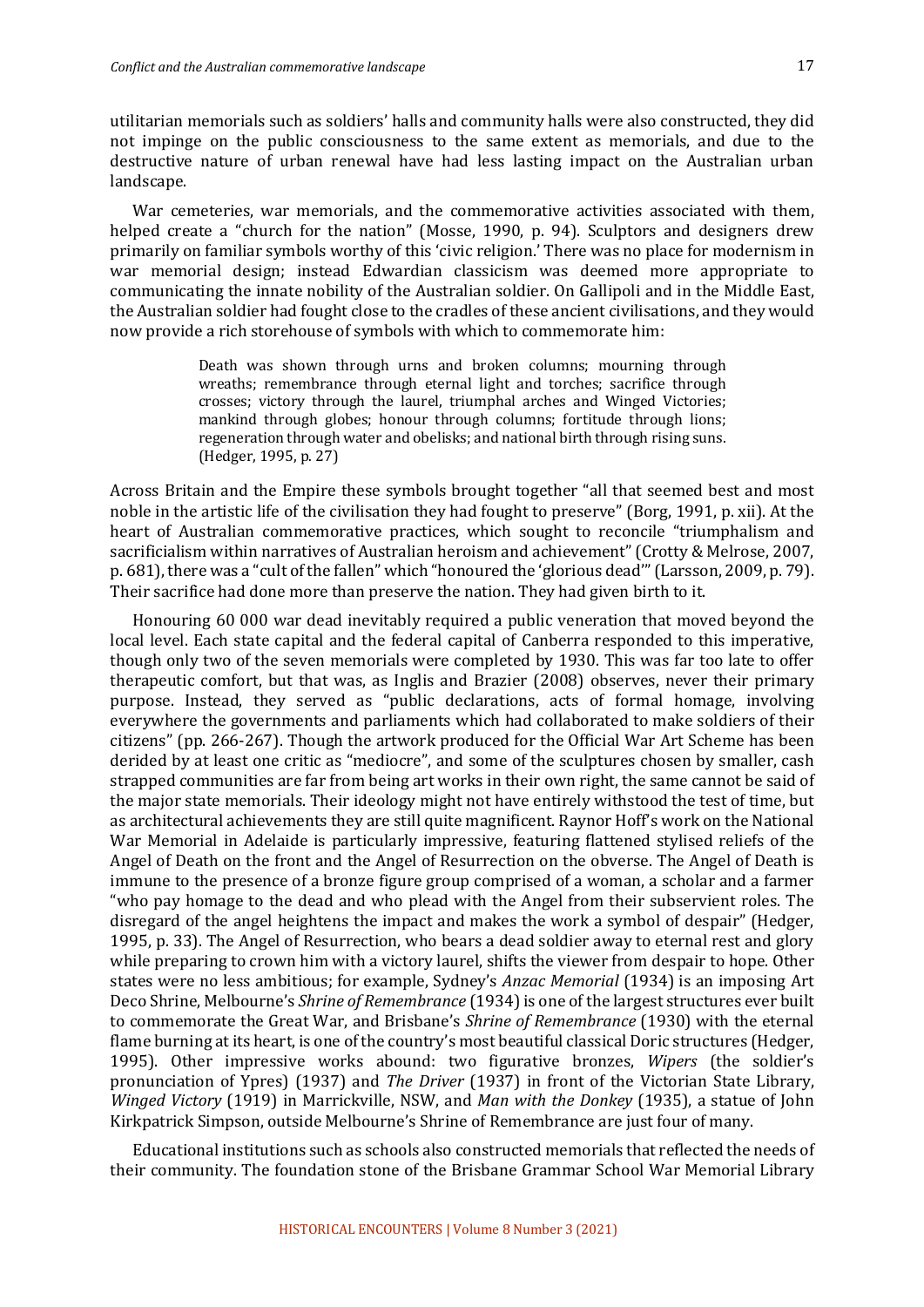was laid by the Governor of Queensland Sir Matthew Nathan on Anzac Day 1923. While built as a functioning library, this ornate and disproportionately high octagonal building constructed in the Gothic revival style with its stained-glass windows and Latin inscriptions looks far more like a chapel than a library. Schools, communities, and workplaces across the country likewise commissioned their own memorial to the Fallen. Such widespread grief needed an equally widespread commemoration.

#### **Post-1945 war memorials**

Some of the war memorials constructed after the Second World War respond to shifting tastes, but the "artistic tyranny of the Anzac myth" (Garton, 1996, p. 45) remains a powerful force in memorial design. Nevertheless, it was a different world in 1945 than it had been in 1918. Monumentality was out of fashion, and as a result, war memorials for the Second World War generated far less energy, imagination and money (Inglis & Brazier, 2008). Ninety per cent of respondents in a survey conducted in 1943 preferred utilitarian memorials. In 1945, 58 percent opted for additions to the monuments already in existence, and just one year after the end of the war, 20 percent of respondents voted against memorials of any kind. The strength of their opposition was evident in the fact that this was not one of the survey options. Even the Returned Services League, a powerful conservative force at the time, were not welcoming of more statues or monuments (Inglis & Brazier, 2008). Rather than building additional obelisk, cenotaph or soldier memorials, the addition of extra names to an established memorial plinth was seen as a more pragmatic response. Communities habituated to their extant war memorial could see the logic in utilising these spaces for continued commemorations of the absent dead without further elaborate memorials, cluttering the contemplative locations of memorials such as parks.

The creation of a practical memorial was another solution and one that aligned with changing public perceptions of war memorials. After 1945 practical memorials and monuments including the naming of roads such as Remembrance Driveway between Sydney and Canberra, civic halls such as the one in Dubbo in New South Wales, libraries such as the one in Harvey, West Australia, and other community resources such as the St John's Memorial Organ in New Town, Tasmania became more popular. The post war population boom also led to the proliferation of swimming pools as memorials, such as the *Coral Sea Memorial Swimming Pool* and the heritage listed *Tobruk Memorial Baths* constructed in the north Queensland city of Townsville. The central Queensland city of Rockhampton constructed two distinct war memorial pools, one dedicated to the local infantry unit, the 42nd Battalion and the *Second World War Memorial Aquatic Centre*, originally built in 1960. Despite being redeveloped in 2014 as a modern style aquatic centre, the complex kept the original name (McKay, 2014b). Not all communities were as determined to retain their wartime heritage as Rockhampton. The *Blacktown War Memorial Swimming Pool* was constructed in western Sydney in 1961 but by the time it was redeveloped it served a different community to the one which had commissioned it decades earlier. The revitalised complex was, amidst some minor controversy, renamed the *Blacktown Aquatic Centre*. Collective national identities had evolved, as had collective Australian perceptions of war. As Inglis (2016) foresaw, it is inevitable that they will continue to evolve.

Unsurprisingly, Canberra, the nation's capital, is a key site of public commemoration. In his survey of the planning of public memorials in Washington DC, Ottawa and Canberra, Quentin Stevens (2015) observes that in each capital "military themes predominate, while many other worthy subjects go un-commemorated" (p. 56). He further notes that these commemorative landscapes "continuously and incrementally develop through decisions negotiated among various political parties, local and national government agencies, civic interest groups, experts in history and design, and mourners, and in evolving historical contexts of struggle between an overarching sense of nationhood and the fates and interests of specific social groups" (pp. 30-40). Perhaps the greatest contributor to the memorialisation process is the Australian War Memorial (AWM) in Canberra. Opened in 1941, to many it remains as its founder Charles Bean conceived of the Anzac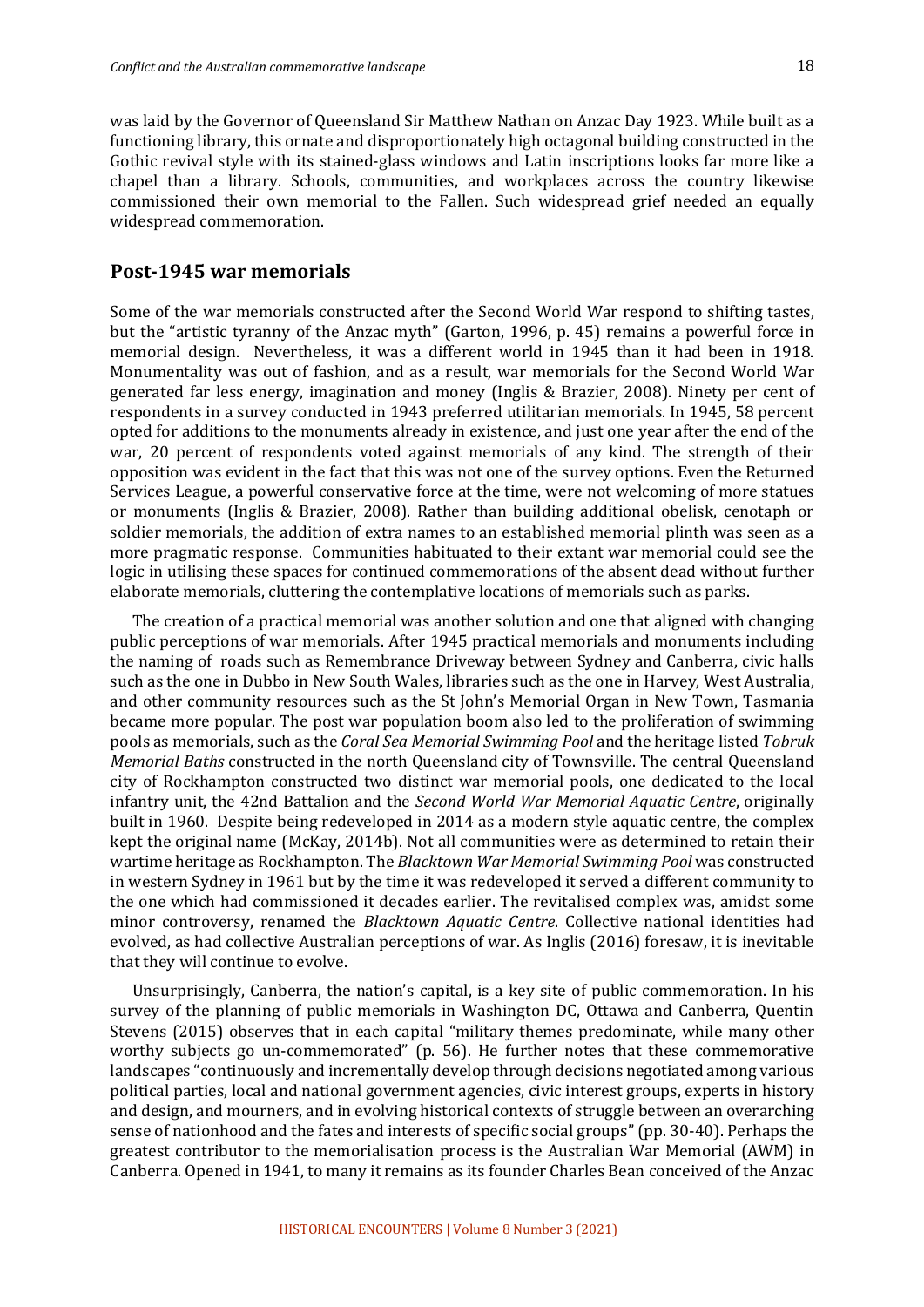us." 

story as a whole, "a monument to great hearted men, and for their nation  $-$  a possession forever." To others, it perpetuates a cult of the warrior (Lake, et al., 2010), one that prevents an appreciation of the achievements of pre-war Australia (Kerby & Baguley, 2020). No museum or memorial in the country so completely embraces its role as a cathedral of the modern age (Prodger, 2016), or encourages an experience of transcendence and an engagement with the sacred so unapologetically. The positioning of the Anzac mythology as a form of displaced Christianity is particularly overt in the AWM's Hall of Memories, set above the Pool of Reflection and at the heart of the complex. The Stained Glass Windows, which look as though they once resided in a medieval cathedral, celebrate qualities such as Chivalry, Patriotism and Mateship, "quintessential qualities displayed by Australians in war" (AWM, 2019a). The wall mosaics, which commemorate the Second World War are reminiscent of classical Greek sculptures and Byzantine mosaics. The Byzantine dome, 24 metres above the floor, draws the visitor's eyes upward to a range of religious, spiritual and Australian symbols, each of which "evokes the renewal of life's forces and celebrates the immortality of those who believed in freedom and ultimately died to defend it" (AWM, 2019b). The tomb of the Unknown Soldier lies in the centre of the Hall, as it has done since 1993. At the

head of the tomb is inscribed "Known unto God" and at the foot, "He is all of them and he is one of

It is not just inside the AWM that the Anzac story is presented to the Australian public. In 1965 the Menzies government planned for the placement of ten memorials along Anzac Parade in front of the AWM. It was to be the Australian equivalent of the 'sacred way' that had joined Athens to Eleusis, which was flanked by sculptures that commemorated heroes, gods, and civic events, and the Mall in Washington D.C. (Inglis & Brazier, 2008). The order they were built was haphazard, at least in a historical sense: the *Desert Mounted Corps Memorial* (1968), *The Royal Australian Air Force Memorial* (1973, an early journey into abstraction), *The Rats of Tobruk Memorial* (1983), more conventional memorials including the *Royal Australian Navy Memorial* (1986) and the *Australian Army Memorial* (1989), the *Kemal Atatürk Memorial* and the *Atatürk Memorial Garden*  (1985) (the only memorial to an enemy commander on Anzac Parade), the *Australian Hellenic Memorial* (1988), the *Australian Vietnam Forces National Memorial* (1992), the *Australian Service Nurses National Memorial* (1999), the *Korean War Memorial* (2000), the Australian-New Zealand *Memorial* (2001), the *Boer War Memorial* (2017), and the *Australian Peacekeeping Memorial* (2017). There are some interesting aesthetic choices, such as the *Australian-New Zealand Memorial*, while others respond to a modern agenda, such as the Atatürk Memorial Garden and the Australian Hellenic Memorial. Some attempt to highlight aspects of Australia's military history that have been ignored or marginalised, such as the memorials to nurses and peacekeepers, yet there is little that even the most ardent admirer of the state sanctioned view of Australian military history would find troubling.

Taken as a whole, the war memorials in Canberra and elsewhere are often artistically interesting and are at times capable of generating genuine reflection. They are, however, just as regularly sanitised, comforting, and uncontroversial, for example, the visually arresting but undeniably anachronistic *Australian National Boer War Memorial* in Canberra. Some have attempted to appropriate the language of the Anzac mythology as a means of inducting the disparate elements of modern Australia into one of the dominant narratives such as the proposed but now cancelled statue to Brisbane's *Mud Army* who helped clean the city after the 2011 floods. Others have sought an uneasy accommodation between a style reminiscent of Great War memorials and abstraction (*The Korean War Memorial*, Canberra), or have used the Great War iconography augmented, but never challenged by, the symbols of a marginalised group (*Aboriginal and Torres Strait Islander War Memorial*, 2013, Adelaide). Some use well known symbols not usually seen in Australian memorials and mount a muted challenge to hegemonic narratives, but in reality seek admission to them on the part of a marginalised group (*Yininmadyemi Thou didst let fall*, 2015, Sydney). 

The Australian commemorative landscape has nevertheless undergone some alteration in recent years. The 'heroic memorial' has been increasingly replaced, or at least influenced by a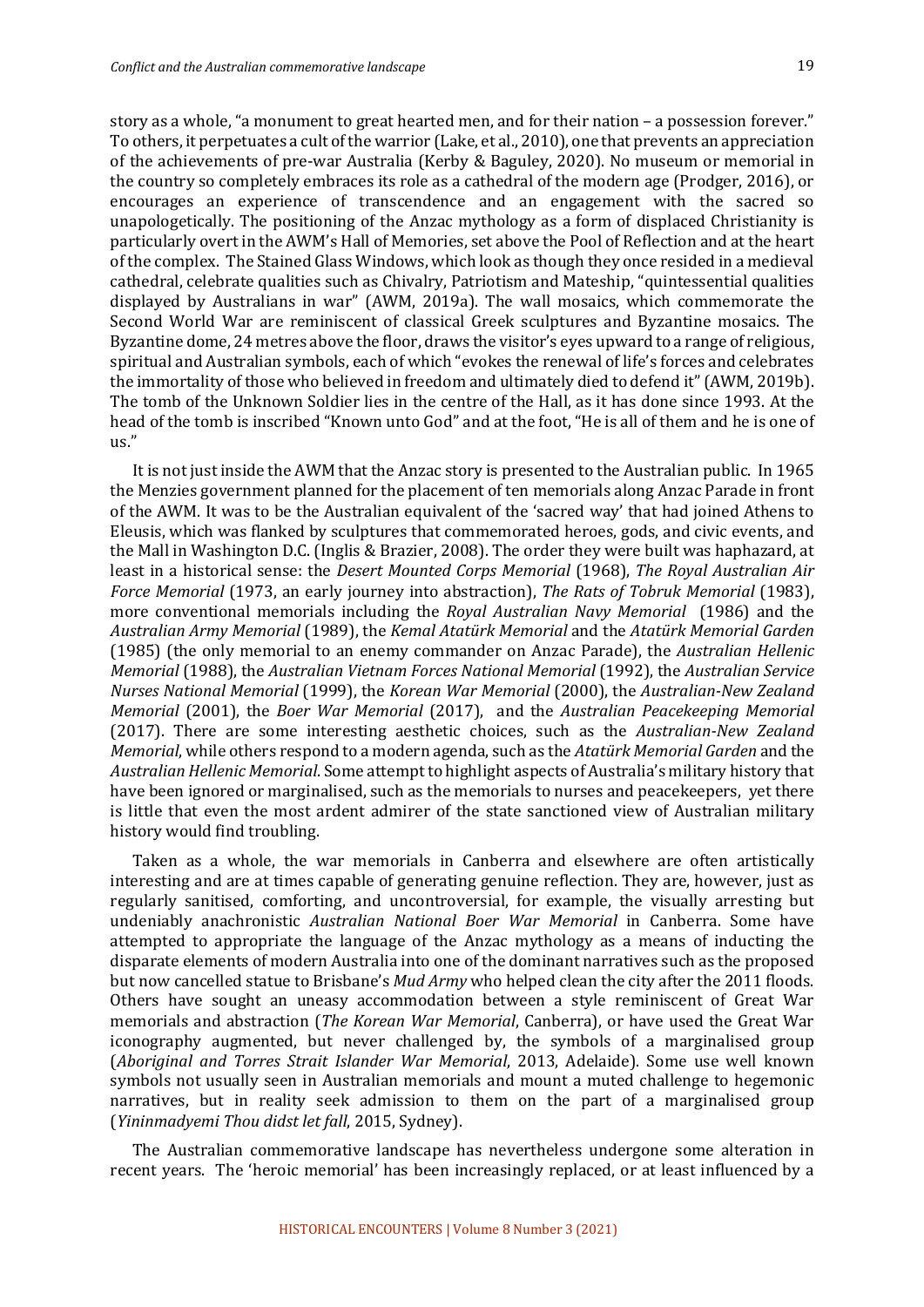"new breed of abstract and, often, 'therapeutic' memorial" (Stephens, 2012, p. 146), such as *Reconciliation Place* (2002) in Canberra. Some memorial designers have completely bypassed Great War iconography and drawn inspiration from ancient standing stones or monoliths and classical stelae to communicate a conservative narrative for a new class of war hero (*Australian Peacekeeping Memorial,* Canberra), or to commemorate service in an unpopular cause (*The Australian Vietnam Forces National Memorial*), which is an interesting example of the shift in memorial design:

> The memorial provides a contemplative space that is active in storytelling. The stelae forming the perimeter of the space incline inwards producing a feeling of unease amplified by the suspended stone halo overhead. The words and images add to this apprehension but are instructive in the trauma of those who fought in the war. It is dedicated to "all those that suffered and died." This pensive and anxious memorial is approached from Anzac Parade by a wide ramp that punches through the gap in the stelae. Through its design the memorial manages to convey something of the story of the war and its distressing effects and differs dramatically from traditional memorials that require a different reading steeped in the traditions of classical symbolism (Stephens, 2012, p. 149).

Though 17 000 Australians served in the Korean War, 60 000 in Vietnam, and 26 000 in the Middle East since 2001, for all the political controversies and the undoubted sacrifice of the service personnel, they were not national commitments anywhere near the scope of the Great War or the Second World War. As a result, there are now far fewer Australians who have had a direct experience of war than there were, for example, in the 1920s. As a result, memorials need to tell a different story, one that is symbolically authentic (Stephens, 2012). However, the question of what is authentic is inevitably a contested one. The Korean War Memorial (2010) in Sydney was designed by Jane Cavanough and Pod Landscape Architecture. Some observers, though certainly not all of them, saw it as a "welcome departure" from the "heroic monumentality of traditional Australian war memorials" (Ward, 2010, p. 56). This was not a universal view, which is hardly surprising given the plethora of traditional war memorials which have inculcated entrenched views about what is an appropriate aesthetic and what is not. For as Stephens (2012) observes, war memorials "represent a significant emotional and physical investment for any community and their 'becoming' is often fraught with complication and (sometimes) conflict" (p. 141). Anne Ferguson discovered how fraught this could be when designing the Australian Servicewomen's *Memorial* in Canberra. Her flat, abstract design faced considerable public opposition, proof perhaps of Sebastian Smee's (2000) claim that "publicly commissioned sculptures – especially memorials – almost inevitably disappoint people, if only because there are so many stakeholders with different (often unformed) ideas about what they want that the end result never quite matches their expectations" (p. 371). To understand the difficulties that Ferguson encountered requires an acknowledgement that there are "tensions between traditional memorial design and the current transition in Australian towards memorials that are more overtly abstract and interactive" (Stephens, 2012 p. 142).

Some memorials seek to link more cosmopolitan memories and local issues, for example the use of the pink triangle in *Sydney's Gay and Lesbian Holocaust Memorial* (2001). Others that deal with traumatic memories acknowledge the role of contemplation, sometimes with distinct spaces set aside for reflection (*Australian Service Nurses National Memorial*, Canberra); others have foregrounded it even further (Port Arthur Memorial Garden (2000), Tasmania; Reconciliation *Place* (2002), Canberra and a range of other memorials to the Stolen Generations, Australian Aboriginal and Torres Strait Islander children forcibly removed from their families by Federal and State government agencies and church missions. Despite the challenges inherent in public commemoration, there is a growing preparedness to acknowledge that there are marginalised voices whose experiences have been excluded from official commemoration. One of the most effective is the *Aboriginal Memorial* at the National Gallery of Australia, completed in 1988 for the bi-centenary. It is an installation of 200 hollow log coffins from Central Arnhem Land, one for each year of European occupation. The logs are, like cenotaphs, empty tombs which commemorate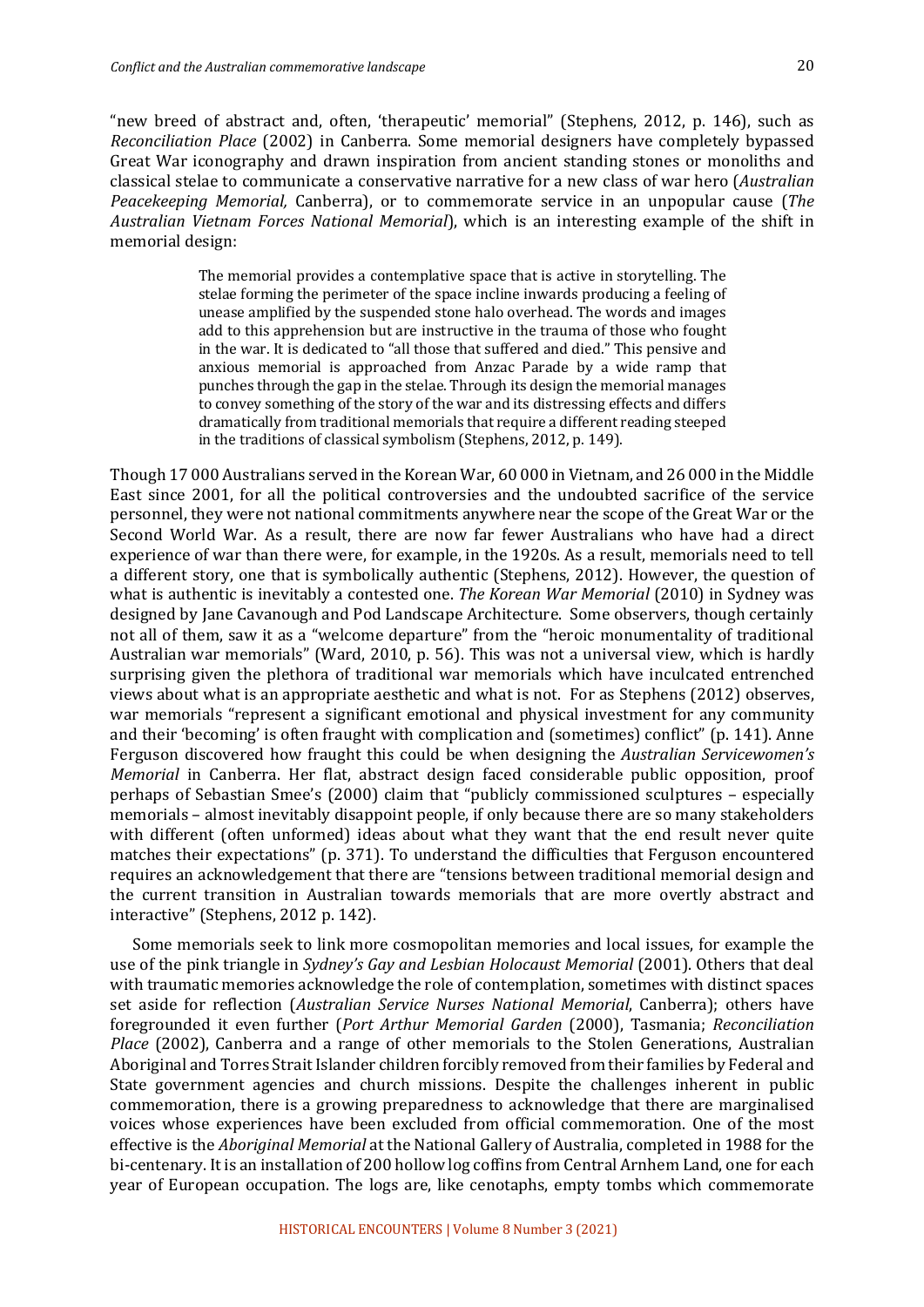people who died defending their land; though in this case they fought against rather than for white Australia. In contrast, *Reconciliation Place* in Canberra is far less evocative:

> It uses highly abstract counter-monumental forms in an attempt to embrace and integrate indigenous perspectives into the national narrative. It asserts an honest confrontation with history and an attempt to establish a new, more inclusive and "reconciled" understanding of political identity. But many indigenous Australians have received this effort with great skepticism. Rather than seeing it as a genuine form of conversation, they feel further marginalized by the monument's abstract, sanitized way of representing their long and arduous historical struggle for justice and equality (Strakosch, 2010).

In her discussion on symbolic reparations, Alison Atkinson-Phillips (2020) argues that memorials such as this one can be an act of acknowledgement on behalf of perpetrators of physical or symbolic violence. Ashton and Hamilton (2008) characterise them as an act of "retrospective commemoration: the effort of state authorities at all levels to express a more inclusive narrative of the nation as a result of, among other things, multicultural policies by retrospectively commemorating a wider number of communities and people" (p. 4). Nevertheless, after almost twenty years it steadfastly reflects rather than challenges the "pre-existing understandings of viewers. As a result, it largely fails to challenge the authority of the surrounding traditional memorials, and the story of the victims remains untold and unreflected" (Strakosch, 2010).

The AWM sought a compromise solution to the challenge of retrospective commemoration. The sustained refusal to include displays related to the Frontier Wars did not extend to the service of Aboriginal and Torres Strait Islander servicemen and servicewomen in all conflicts in which Australia's military has been involved. For Our Country (2019) is situated in the grounds of the AWM and features a pavilion set behind a ceremonial fire pit. Behind this is a wall of two-way mirrored glass that reflects the viewer and the memorial. Perhaps channelling Maya Lin, the designer of the *Vietnam Veterans Memorial* in Washington, the artist Daniel Boyd explained that he was motivated by a desire to "understand the multiplicity of perspectives, or narratives, of how different people relate to country. It's a space where hopefully people can come to contemplate and reflect on the sacrifices people have made" (Hardy, 2019).

By virtue of their sheer number and the pervasiveness of the ideology they communicate, Australian war memorials have continued to influence all attempts at commemoration, even those with pretensions to being counter-monuments. Where traditional memorials glorify an event or a person or affirm an ideology, a counter monument generally recognises the less celebratory events in a nation's history and acknowledges the suffering of victims, whether it be of war or persecution (Stevens, et al., 2018). The question of how best to do this remains contentious, for we live in an age "which has not merely abandoned a great many historic symbols, but has likewise made an effort to deflate the symbol itself by denying the values which it represents" (Mumford, 1949, p. 179). Sert, Leger and Giedion (1958) went so far as to argue that memorials might only be possible in periods of history during which there exists a unifying consciousness and culture. Nevertheless, any attempt to write the obituary for memorials is at best premature:

> The more fragmented and heterogeneous societies become, it seems, the stronger their need to unify wholly disparate experiences and memories with the common meaning seemingly created in common spaces. But rather than presuming that a common set of ideals underpins its form, the contemporary monument attempts to assign a singular architectonic form to unify disparate and competing memories. In the absence of shared beliefs or common interests, memorial-art in public spaces ask an otherwise fragmented populace to frame diverse pasts and experiences in common spaces (Young, 2016, p. 329).

Young (2016) sees this as representing a shift away from any notion of a national "collective" memory" to what he characterises as a nation's "collected memory." Through the sharing of "common spaces in which we collect our disparate and competing memories, we find common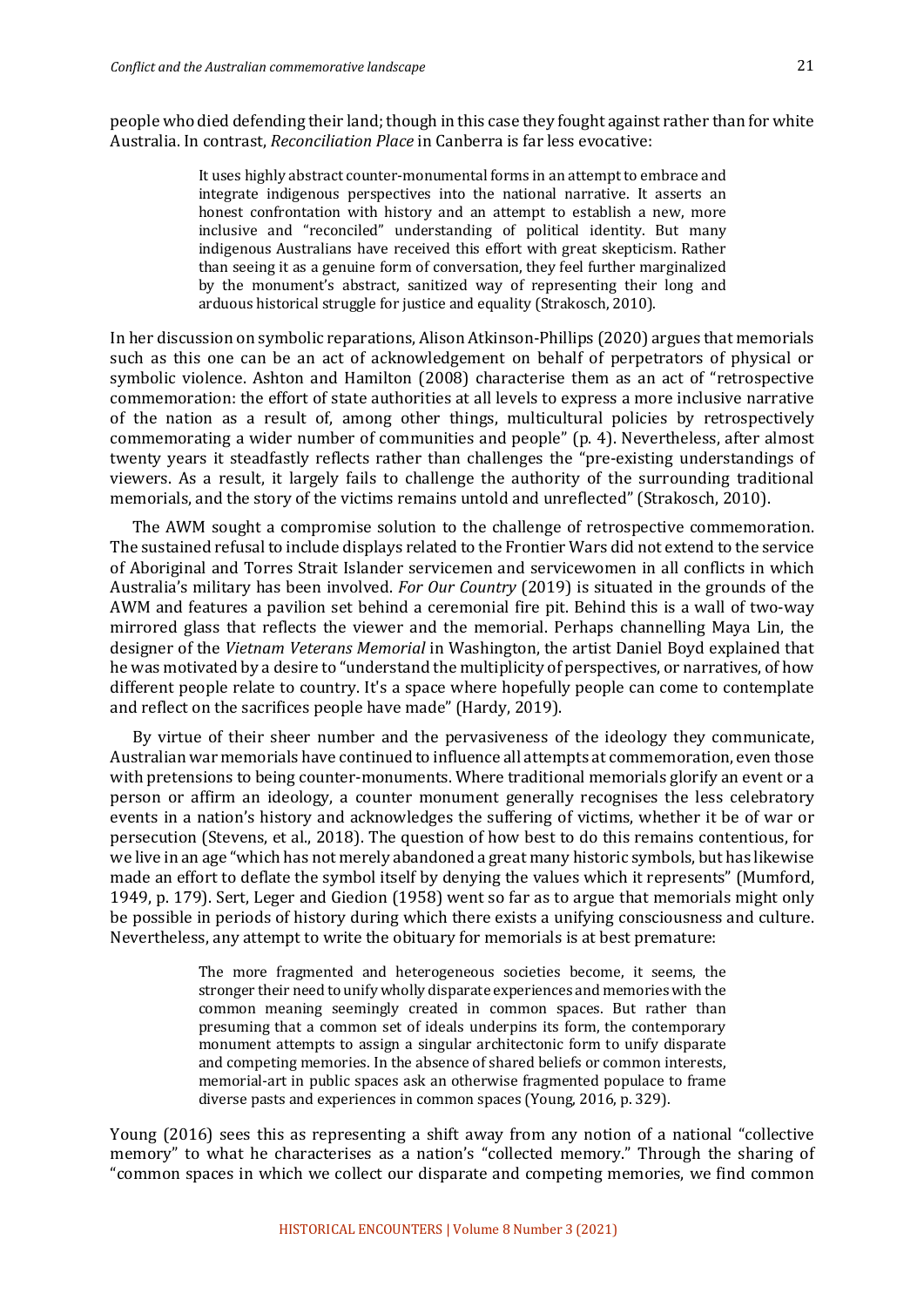(perhaps even a national) understanding of widely disparate experiences and our very reasons for recalling them" (p. 329). Nevertheless, any commemoration of the past is controversial, for memorial "dynamics are fuelled by competing memory paradigms, different and sometimes mutually exclusive groups of victims, shifting present day stakes, and divergent representations of the future" (Silberman & Vatan, 2013, p. 2). Australian culture may not be as resistant to this as it once was, for it is now "saturated with traumatic memories and understandings of victimhood that incite profound sympathy and give voice to those who have suffered." Australians increasingly view history "as a wound or scar that leaves a trace on a nation's soul" (Twomey, 2015, para. 17).

Recognising that history is a contested construct, some memorial designers have sought to offer an 'updated' narrative that maintains a reverence for past heroes while acknowledging a multiplicity of views (for example, the proposed \$3 million memorial to Captain Cook at Botany Bay touted as a semi-aquatic memorial precinct). Alterations to the Explorers' Monument in Fremantle pursue the same course through a different, but perhaps more effective approach. Unveiled in 1913 it commemorates three "intrepid Pioneers" killed in 1864 "by treacherous natives" and the subsequent punitive expedition that ended in the massacre of 20 Aborigines. In 1994, during the United Nations Year of Indigenous Peoples, a counter-memorial in the form of a plaque was set in its base which outlined "the history of provocation that led to the explorers' deaths." This is an example of dialogical memorialisation, when a memorial is "intentionally juxtaposed to another, pre-existing monument located nearby and ... critically questions the values the pre-existing monument expresses. A dialogic coupling dramatises new meanings beyond those conveyed by each of the works considered individually" (Stevens, et al., 2018, p. 729). As Scates (2017) observes, this approach reminds us that history is seen, not a final statement, "but a contingent and contested narrative." In this instance, the plaque acknowledges the right of Indigenous people to defend their land from invasion, a view given added bite by the addition of the words "Lest we Forget." Such a recognition that First Settlement might just as easily be characterised as an invasion strikes at the core of Australia's self-image:

> Unlike heroic struggles, military triumphs, and revolutionary victories privileged hallmarks of national celebrations and grandiose commemorations traumatic or infamous pasts do not lend themselves to smooth or selfaggrandizing narratives. Nations are reluctant to exhume a past that is perceived as divisive and detrimental to their official self-image or national mythology (Silberman & Vatan, 2013, p. 2).

#### **Conclusion**

Australian war memorials have changed over time to reflect community sentiments and altered expectations for how a memorial should look and what it should commemorate. The monolith or cenotaph popular after the Great War has given way to other forms of contemporary memorialisation including counter memorials or monuments. Contemporary memorials and monuments now also attempt to capture the voices of marginalised groups affected by trauma or conflict. In contrast, Great War memorials were often exclusionary, sexist and driven by a nation building agenda. Both the visibility and contestability of how a country such as Australia pursues public commemoration offers rich insights into national efforts to construct an inclusive identity which moves beyond the cult of the warrior and the positioning of war as central to the life of the nation. Ultimately what we can take away from this survey of the Australian memorial and monument landscape is an understanding that our national narrative is constantly under construction, and each generation will 'renovate' the narrative to reflect contemporary values and beliefs. Despite an ornate gothic revival library building and a state-of-the-art swimming pool, the attraction of the Brisbane Grammar School war memorial for teenage male students is probably the German field artillery gun captured by a former student and presented to the school in 1924. This is a physical structure that has a design and form embodying much of what it is intended to memorialise and has remained a favoured lunch site for generations of students. This suggests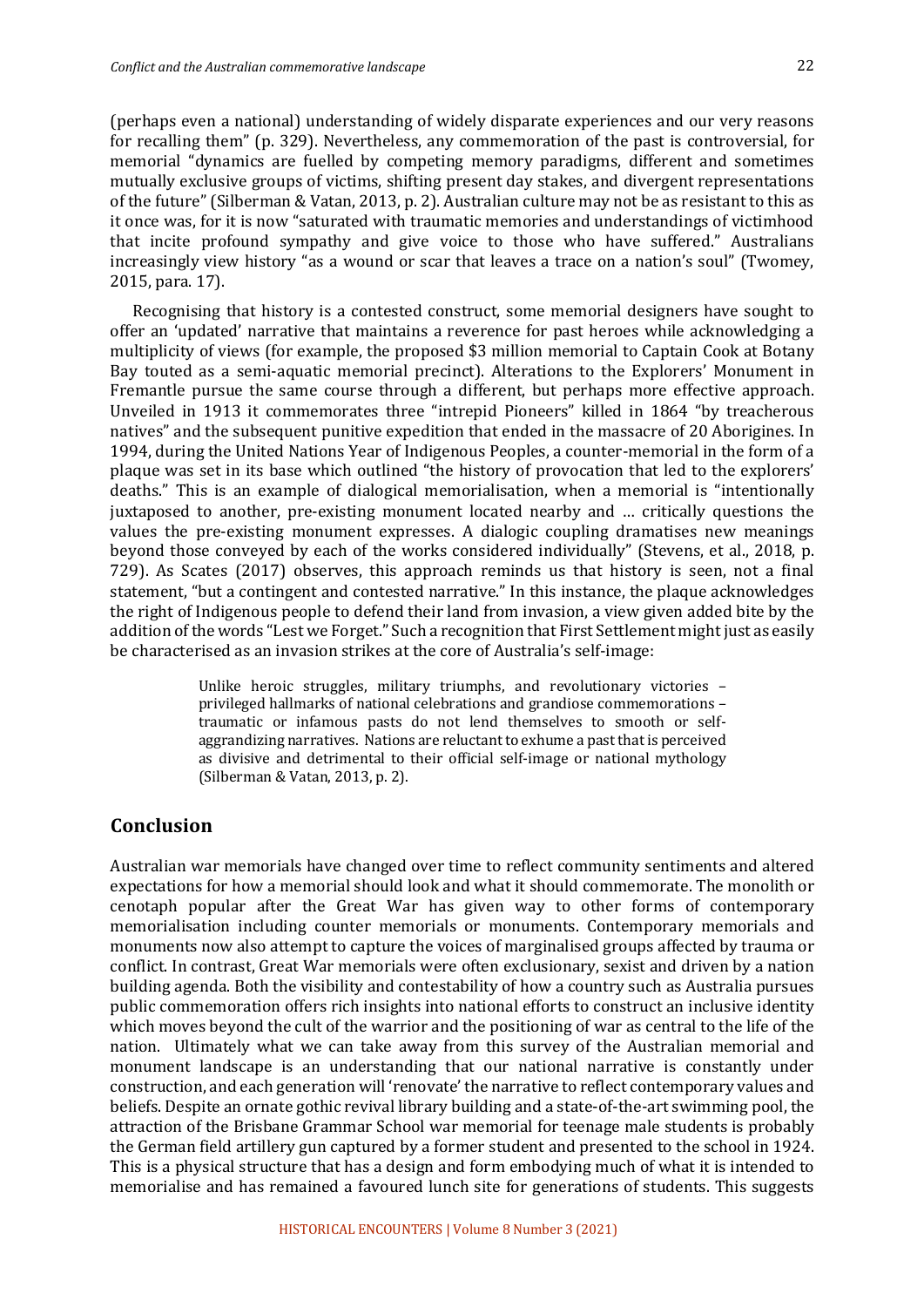that although formal memorials and utilitarian structures can have their place, memorials become what future generations make of them.

#### **References**

- Ashton, P., & Hamilton, P. (2008). Places of the heart: Memorials, public history and the state in Australia since 1960. *Public History Review 15*, 1-29. https://doi.org/10.5130/phrj.v15i0.776
- Atkinson-Phillips, A. (2018) Commemoration as witnessing: 20 years of remembering the Stolen Generations at Colebrook Reconciliation Park. *de arte,* 53(2), 103-121. https://doi.org/10.1080/00043389.2018.1481915
- Australian War Memorial (2019a). Hall of memory, Stained-glass windows. https://www.awm.gov.au/visit/visitor-information/features/hall-of-memory/windows
- Australian War Memorial (2019b). Hall of memory, The dome. https://www.awm.gov.au/visit/visitor-information/features/hall-of-memory/dome
- Beaumont, J. (2015). Commemoration in Australia: A memory orgy? *Australian Journal of Political Science 50*(3), 536-544. https://doi.org/10.1080/10361146.2015.1079939
- Beaumont, J. (2000). Whatever happened to patriotic women, 1914–1918?, *Australian Historical Studies 31*(115), 273–86. https://doi.org/10.1080/10314610008596131
- Borg, A. (1991). *War memorials from antiquity to the present*. London: Leo Cooper.
- Crotty, M. & Melrose, C. (2007). Anzac Day, Brisbane, Australia: Triumphalism, mourning and politics in interwar commemoration. *The Round Table, 96*(393), 679–692. https://doi.org/10.1080/00358530701634267
- Daley, P. (2014, 15 July). Why the number of Indigenous deaths in the frontier wars matters. *Guardian.* https://www.theguardian.com/commentisfree/2014/jul/15/why-the-number-ofindigenous-deaths-in-the-frontier-wars-matters
- Evans, R. & Ørsted-Jensen, R. (2014). '*I cannot say the numbers that were killed': Assessing violent mortality on the Queensland frontier.* Conflict in history, The Australian Historical Association 33<sup>rd</sup> Annual Conference. The University of Oueensland.
- Garton, S. (1996). *The cost of war: Australians return*. Melbourne: Melbourne University Press.
- Hardy, K. (2019, 29 March). Australian War Memorial sculpture reflects on Indigenous service. *Canberra Times.* https://www.canberratimes.com.au/story/5991965/australian-warmemorial-sculpture-reflects-on-indigenous-service/

Hedger, M. (1995). *Public sculpture in Australia*. Roseville East, NSW: Craftsman.

- Howard, M. (1991). *The lessons of history*. New Haven: Yale University Press.
- Inglis, K. (2016). Reflecting on a retrospective. In T. Frame (Ed.), *Anzac Day then and now* (pp. 17-30). Sydney: University of New South Wales Press.
- Inglis, K. S & Brazier, J. (2008). *Sacred places: War memorials in the Australian landscape.* Melbourne: Melbourne University Press.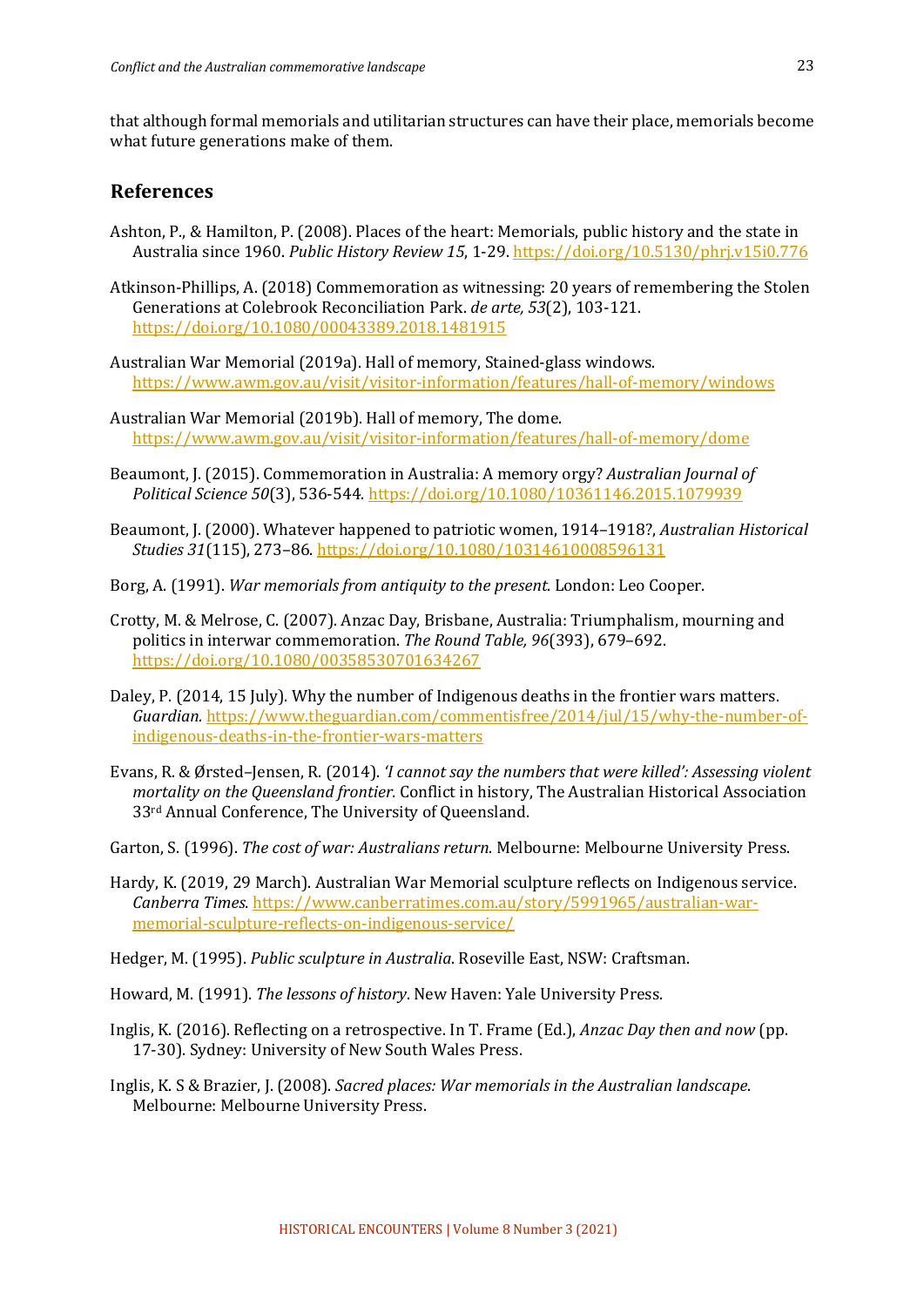- Kerby, M., Bywaters, M., & Baguley, M. (2019). Australian war memorials: a nation reimagined. In M. Kerby, M. Baywaters & M. Baguley (Eds.), *The Palgrave handbook of artistic and cultural responses to war since 1914: The British Isles, the United States and Australasia* (pp. 535-552). Cham, Switzerland: Palgrave Macmillan Ltd. https://doi.org/10.1007/978-3-319-96986-2\_30
- Kerby, M. & Baguley, M. (2020). 'The bully of the world': The Queensland press and Germany. August 1914 - April 1915. *Media History, 27* (1), 14-29. https://doi.org/10.1080/13688804.2020.1739516
- Lake, M. (2010). How do school children learn about the spirit of Anzac? In M. Lake & H. Reynolds (Eds.), *What's wrong with ANZAC?: The militarisation of Australian history* (pp. 135– 156). Sydney, NSW: University of New South Wales Press.
- Larsson, M. (2009). A disenfranchised grief. Post-war death and memorialisation in Australia after the First World War. *Australian Historical Studies* 40(1), 79-95. https://doi.org/10.1080/10314610802663035
- McIvor, S. & McIvor, T. (1994). *Salute the brave: A pictural record of Queensland war memorials.* Toowoomba: University of Southern Queensland Press.
- McKay, J. (2014a, August). A women's tribute to war. *Fryer Folios*. Brisbane: University of Queensland.
- McKay, P. (2014b, 9 August). Rockhampton's war memorial pool to reflect historic name. *Morning Bulletin, viewed* 7 April 2021, https://www.themorningbulletin.com.au/news/warmemorial-pool-to-reflect-historic-name/2342209/
- Mosse, G. L. (1990). *Fallen soldiers: Reshaping the memory of the world wars*. London: Oxford University Press.
- Mumford, L. (1949) Monumentalism, symbolism and style. *Architectural Review* 105, 173-180.
- Prodger, M. (2016, 17 June). Art galleries: the cathedrals of the modern age. *New Statesman*. https://www.newstatesman.com/culture/art-design/2016/06/art-galleries-cathedralsmodern-age
- Reynolds, H. (2013). *Forgotten war*. Sydney, NSW: New South Publishing.
- Samuels, R. (1998). *Theatres of memory: Volume II: Island stories, unravelling Britain*. London: Verso.
- Scates, B. (2016). Bereavement and mourning (Australia). In D. Ute, P. Gatrell, O. Janz, H. Jones, J. Keene, A. Kraner, & B. Nasson (Eds.), 1914–1918-online. International encyclopaedia of the *First World War.* https://encyclopedia.1914-1918 online.net/article/bereavement\_and\_mourning\_australia
- Scates, B. (2017, 28 August). Monumental errors: How Australia can fix its racist colonial statues. *The Conversation.* https://theconversation.com/monumental-errors-how-australia-can-fixits-racist-colonial-statues-82980
- Scates, B. (2019). Remembering and forgetting the First World War at the Sir John Monash Centre. In C. Holbrook & K. Reeves (Eds.), *The Great War: Aftermath and Commemoration* (pp. 193-201). Sydney: University of New South Wales Press.
- Sert J. L., Leger, F., & Giedion, S. (1958). Nine points on monumentality. In S. Giedion (Ed.), *Architecture, you and me: The diary of a development* (pp. 48-51). Cambridge, MA: Harvard University Press.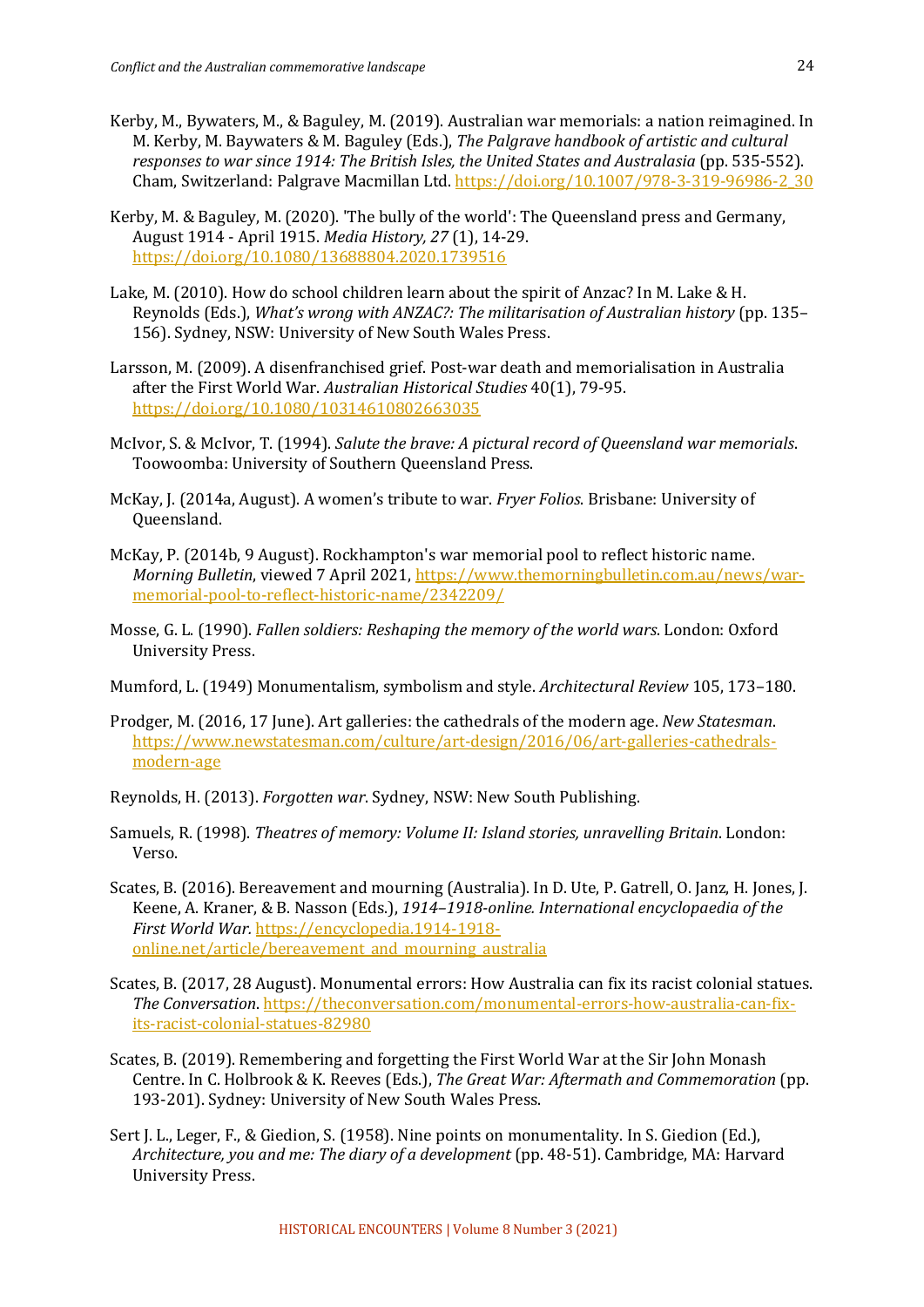- Silberman, M. & Vatan, F. (2013). Introduction. In M. Silberman, & F. Vatan (Eds.), *Memory and Post-War memorials: Confronting the violence of the past.* New York: Palgrave Macmillan.
- Smee, S. (200). 'Just a great big zero': Anne Ferguson's Australian Servicewomen's Memorial in Canberra. *Art and Australia 37*(3), 370-371.
- Stanner, W. (1991 [1968]) After the Dreaming. In D. McDonald (Ed.), *Highlights of the Boyer* Lectures 1959-2000. Sydney: ABC Books.
- Stephens, J. (2012). Recent directions in war memorial design. *The International Journal of the Humanities 9*(6), 141-152.
- Stevens, Q. (2015). Masterplanning public memorials: an historical comparison of Washington, Ottawa and Canberra. *Planning Perspectives*, 30(1), 39-66. https://doi.org/10.1080/02665433.2013.874956
- Stevens, O., Franck, K.A, & Fazakerley, R. (2018). Countermonuments: The anti-monumental and the dialogic. The Journal of Architecture, 23(5), 718-739. https://doi.org/10.1080/13602365.2018.1495914
- Strakosch, E. (2010). Counter-monuments and nation-building in Australia. *Peace Review: A Journal of Social Justice,* 22, 268-275. https://doi.org/10.1080/10402659.2010.502065
- Twomey, C. (2015). Anzac Day: are we in danger of compassion fatigue? The Conversation. Retrieved from https://theconversation.com/anzac-day-are-we-in-danger-of-compassionfatigue-24735
- Young, J. E. (2016). The memorial's arc: Between Berlin's Denkmal and New York City's 9/11 Memorial. Memory Studies, 9(3), 325 -331. https://doi.org/10.1177/1750698016645266

#### **About the Authors**

**Alison Bedford** (PhD) is a sessional lecturer in the School of Education at the University of Southern Queensland, Australia with a specialisation in History curriculum and pedagogy and education research. Her own research interests include the social function of fiction, science fiction and history pedagogy. She is the Book Reviews Editor for the Australasian Journal of Victorian Studies. Dr Bedford's publications are wide ranging. She has published a monograph, In Frankenstein's Wake: Mary Shelley, Morality and Science Fiction (McFarland, 2021), as well as a number of textbooks for both tertiary and secondary students, most notably Teaching Secondary History (Sharp, Dallimore, Bedford, Kerby, Goulding, Heath, Von Guttner, & Zamati, Cambridge, 2021) and Modern History Units 1-4 (Bedford, Martens, & Slavin, Cambridge, 2019) as a part of the Cambridge Checkpoints series. She has also recently co-edited Unlocking Social Theory with Popular Culture with Dr Naomi Barnes (Queensland University of Technology). Dr Bedford's work on History pedagogy has been published in a number of journals, including Historical Encounters and Agora.

Email: alison.bedford@usq.edu.au ORCID: 0000-0001-6708-9896

**Richard Gehrmann** is a Senior Lecturer (International Studies), and he teaches international relations at the University of Southern Queensland (USQ). His recent research addresses contemporary war and society, and Australians in colonial India. Richard is a major in the Australian Army Reserve, and his military service included deployments to Iraq in 2006-07 and Afghanistan in 2008-09. The focus of his research and publications is the way imagined and fictionalised experience of war differs from the lived experience of war. His related publications include *Communication, Interpreting and Language in Wartime: Historical and Contemporary Perspectives* (with Amanda Laugesen, Palgrave Macmillan 2020) and *Memory and the Wars on*